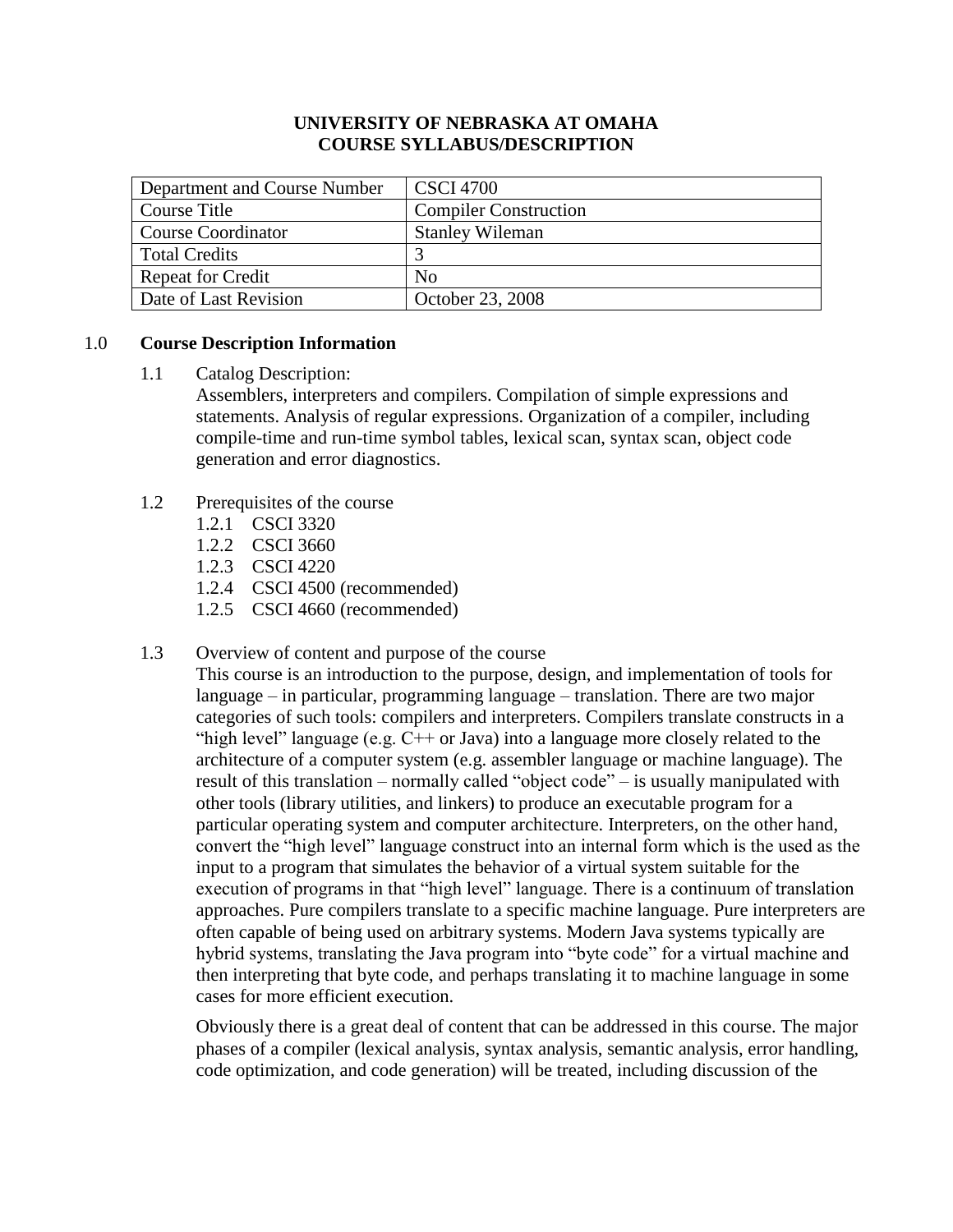common data structures (in particular, symbol tables) and ancillary tools (e.g. linkers). Interpreters will be considered as "simplified" compilers.

Traditional programming languages (e.g. C, C++, and Java) are not the only languages to which the techniques discussed in this course apply. A large number of additional tools that are "language driven" (e.g. awk, sed and troff) use the same techniques. To the extent time permits, the use of the techniques covered in the course for such tools is considered.

Traditional tools used to construct lexical analyzers and parsers (UNIX lex and yacc) are commonly used in this course. However, other similar tools could be used, and indeed are likely to be discussed in the course.

1.4 Unusual circumstances of the course. None

## 2.0 **Course Justification Information**

2.1 Anticipated audience / demand

This is an elective course primary for computer science majors and others interested in the design and implementation of compilers, interpreters, and languages for computer execution. The demand is typically relatively low, and is in the same category as other courses related to low-level system programming.

2.2 Indicate how often this course will be offered and the anticipated enrollment.

The course will be offered no more frequently than once each academic year. Demand may dictate that it not be offered that frequently.

2.3 If it is a significant change to an existing course, please explain why it is needed.

# 3.0 **List of performance objectives stated in learning outcomes in a student's perspective.**

- 1. Describe the organization and function of each major component of an interpreter and a compiler for a simple high-level language (e.g. C or Pascal). Specifically, include the following:
	- o lexical analysis,
	- o parsing (syntactic analysis),
	- o semantic analysis,
	- o error treatment,
	- o optimization (of several types),
	- o code generation, and
	- o block-structured symbol tables.
- 2. Construct lexical analysis routines for reasonable languages, including the use of tools like LEX, and explain the interaction between the lexical analyzer and the parser. This should include the ability to handle language features like simple macros and included source files.
- 3. Discuss and compare various approaches to parsing, including at least recursive descent, LL, and LR, and LALR techniques. The student should be able to demonstrate these parsing techniques on simple sentences from a small grammar.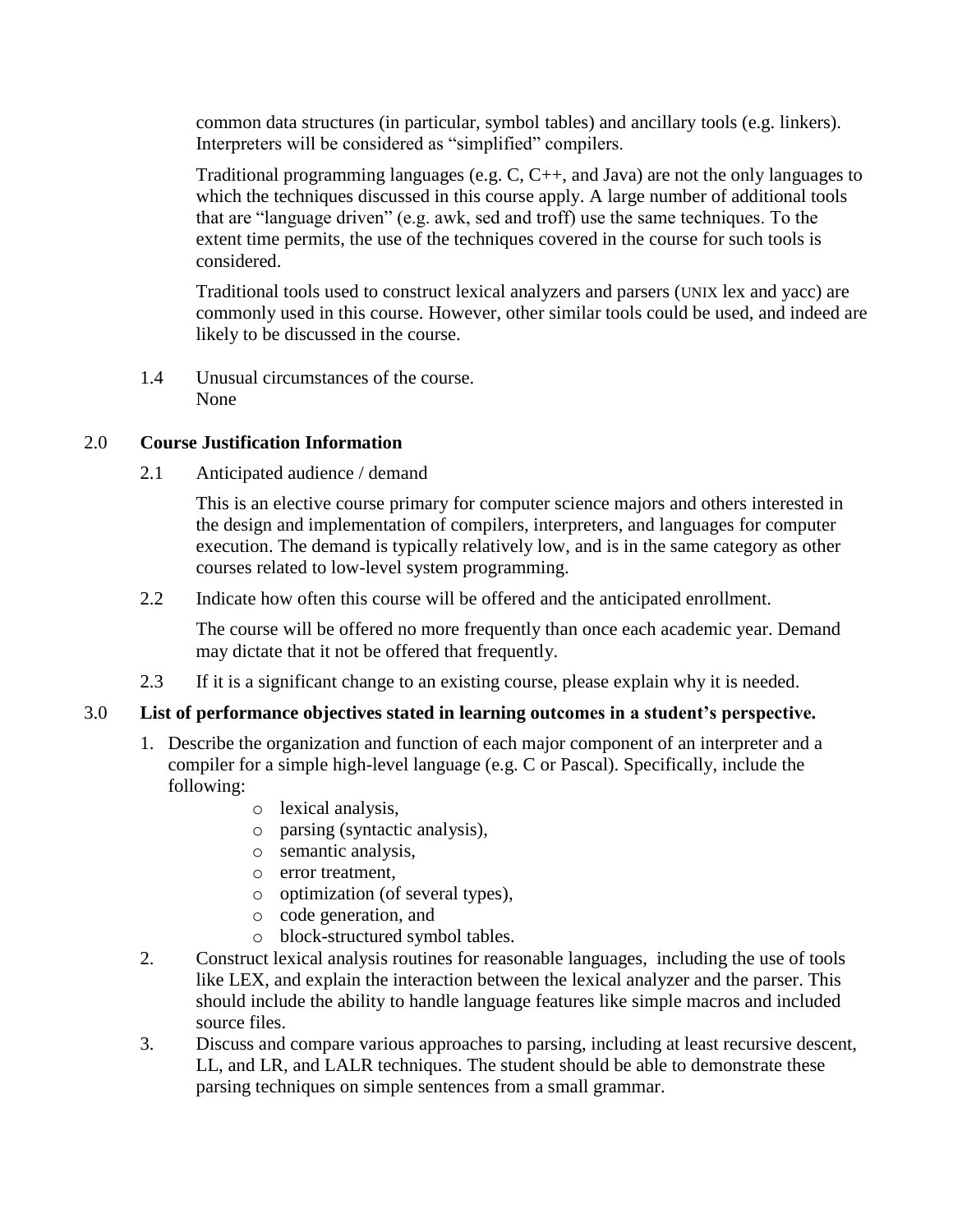- 4. Discuss various techniques for associating semantics with syntactical constructs, including direct generation of object code and the use of intermediate representations (e.g. triples and quads). Be able to indicate reasons why multi-pass compilation may be desirable or required.
- 5. Be able to use a tool like YACC to assist in the production of a parser for a reasonable high-level language.
- 6. Describe the basic types of optimization that may be performed by a compiler, including local and global optimization, and optimization on intermediate code as compared with optimization on emitted machine-language code. Be able to discuss and illustrate with examples topics like unrolling loops, identifying invariant expressions, optimizing the use of registers, selecting alternate instructions, and selecting alternate addressing modes for operand access.
- 7. Discuss the organization of the symbol table for a compiler, including the effect of blockstructured languages on the symbol table. Be able to describe the content of the symbol table entry, including things like identifier lifetime, allocation (static, dynamic, stack), data type, reference variables and pointers, procedure parameters, initialization, and so forth. The significance of the symbol table as a central data structure in the compiler should be clear.
- 8. Be able to demonstrate the effect of various declarative statements in typical high-level languages. In particular, make clear those declarative features that result in executable code generation.
- 9. Explain the typical runtime storage administration for a high-level language (static and dynamic storage allocation, stack frames, effects of block structure and recursion, etc.). Be able to describe in detail the memory resources used by a simple program in a traditional high-level language.
- 10. Demonstrate the compilation of expressions including references to scalars, array elements, and structure/record components, and type coercion/casts. The difference between compile-time and run-time expressions should be clear. Show techniques for compiling typical control structures, including nested control structures.
- 11. Explain techniques for dealing with various kinds of errors, primarily including syntax errors and semantic errors.
- 12. Demonstrate compilation techniques for handling procedure definitions, declarations and invocations. In particular, discuss the treatment of parameters in reasonable detail, including parameter checking (number and type), type coercion, parameter passing, and stack frame and activation record management. Make clear the handling of function results and the compilation of external procedures.
- 13. Discuss the use of libraries. In particular, describe typical uses of intrinsic functions by a compiler.
- 14. Demonstrate basic familiarity with various object module formats, including knowledge of things like symbol table information (for debuggers and linkers) and relocation information. Discuss the processing performed by an object module linker.
- 15. Presented with description of the syntax and semantics of a small high-level programming language and details of a target architecture, discuss various approaches to the design of a translator for the language. After design decisions have been made, be able to implement the design to yield a complete, working translator.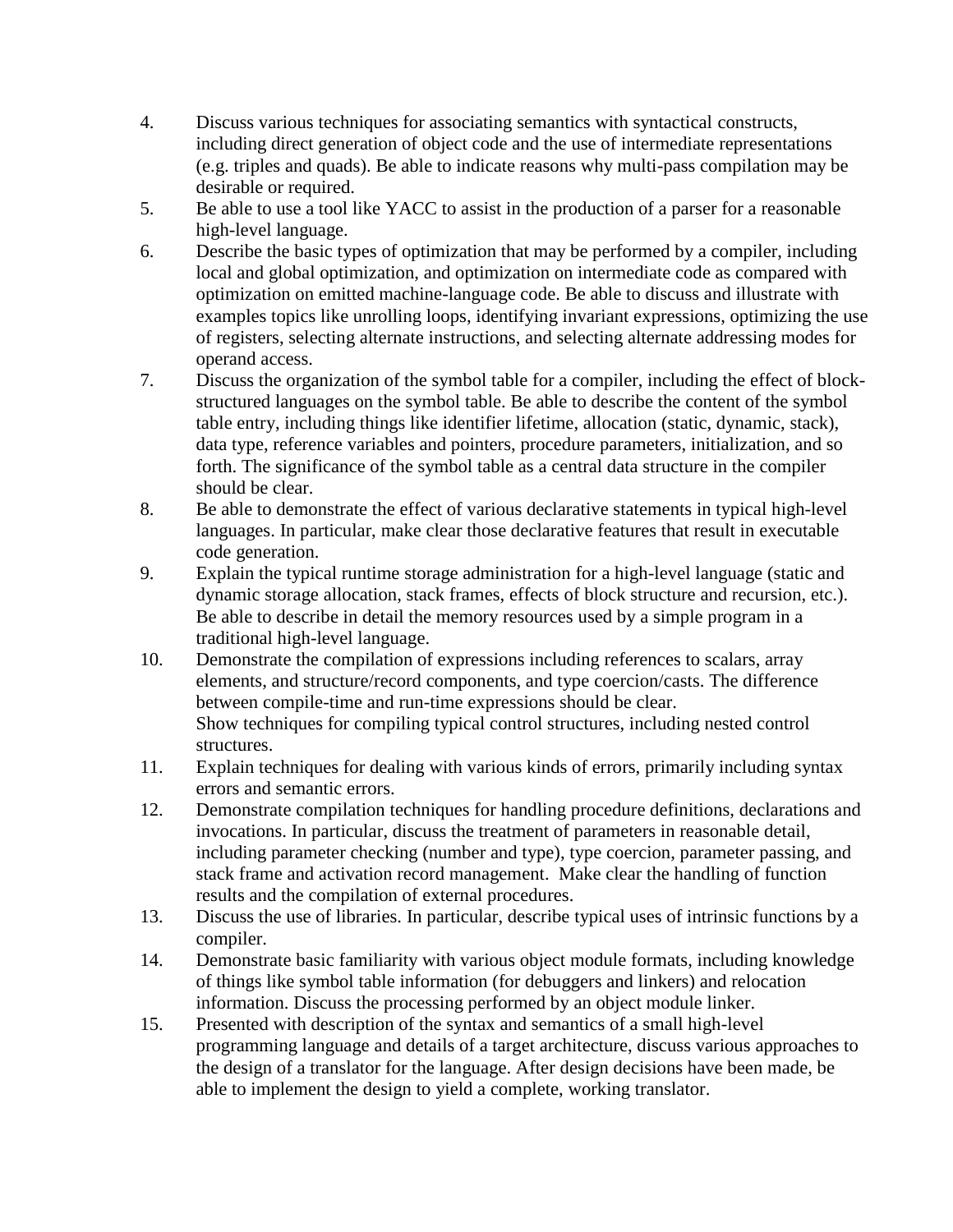| 4.0 |     | <b>Content and Organization Information</b>                |                      |
|-----|-----|------------------------------------------------------------|----------------------|
|     | 4.1 | Introduction and overview of the compilation process       | Contact hours<br>1.5 |
|     | 4.2 | Lexical analysis                                           | 3.0                  |
|     |     | 4.2.1 The task of the lexical analyzer                     |                      |
|     |     | Manually recognizing lexemes<br>4.2.2                      |                      |
|     |     | 4.2.3<br>Automating the process: LEX                       |                      |
|     | 4.3 | Syntax analysis (parsing)                                  | 7.0                  |
|     |     | 4.3.1 Grammars                                             |                      |
|     |     | 4.3.2 Top-down approaches                                  |                      |
|     |     | 4.3.3 Predictive parsers                                   |                      |
|     |     | 4.3.4 Bottom-up approaches                                 |                      |
|     |     | 4.3.5 Automating the task: YACC                            |                      |
|     | 4.4 | Semantic processing                                        | 10.0                 |
|     |     | 4.4.1 Semantic actions                                     |                      |
|     |     | 4.4.2 Intermediate representations of the program          |                      |
|     |     | 4.4.3 Bottom-up approaches                                 |                      |
|     |     | 4.4.4 Top-down approaches                                  |                      |
|     |     | 4.4.5<br>Type checking and coercion                        |                      |
|     | 4.5 | Symbol tables                                              | 3.0                  |
|     |     | 4.5.1 Block-structured symbol tables                       |                      |
|     |     | Symbol table content<br>4.5.2                              |                      |
|     |     | 4.5.3<br>Handling structures and records                   |                      |
|     | 4.6 | Statement-specific translation techniques                  | 10.0                 |
|     |     | 4.6.1 Declarative statements                               |                      |
|     |     | 4.6.1.1 Scalar variables                                   |                      |
|     |     | 4.6.1.2 Arrays                                             |                      |
|     |     | 4.6.1.3 Structures and records                             |                      |
|     |     | 4.6.1.4 Initialization issues                              |                      |
|     |     | 4.6.1.5 External declarations                              |                      |
|     |     | Expressions<br>4.6.2                                       |                      |
|     |     | 4.6.3 Control structures                                   |                      |
|     |     | 4.6.3.1 Goto statements and statement labels               |                      |
|     |     | 4.6.3.2 Conditional statements                             |                      |
|     |     | 4.6.3.3 Repetition statements                              |                      |
|     |     | 4.6.4 Procedures and functions                             |                      |
|     |     | 4.6.4.1 Review of parameter passing techniques             |                      |
|     |     | 4.6.4.2 Handling parameters and local declarations         |                      |
|     |     | 4.6.4.3 The activation record (stack frames)               |                      |
|     |     | 4.6.4.4 Procedure and function invocation                  |                      |
|     | 4.7 | <b>Optimization Techniques</b>                             | 3.5                  |
|     |     | Machine-independent optimizations<br>4.7.1                 |                      |
|     |     | 4.7.1.1 Basic blocks                                       |                      |
|     |     | 4.7.1.2 Local optimization                                 |                      |
|     |     | 4.7.1.3 Global optimization<br>Data flow analysis<br>4.7.2 |                      |
|     |     |                                                            |                      |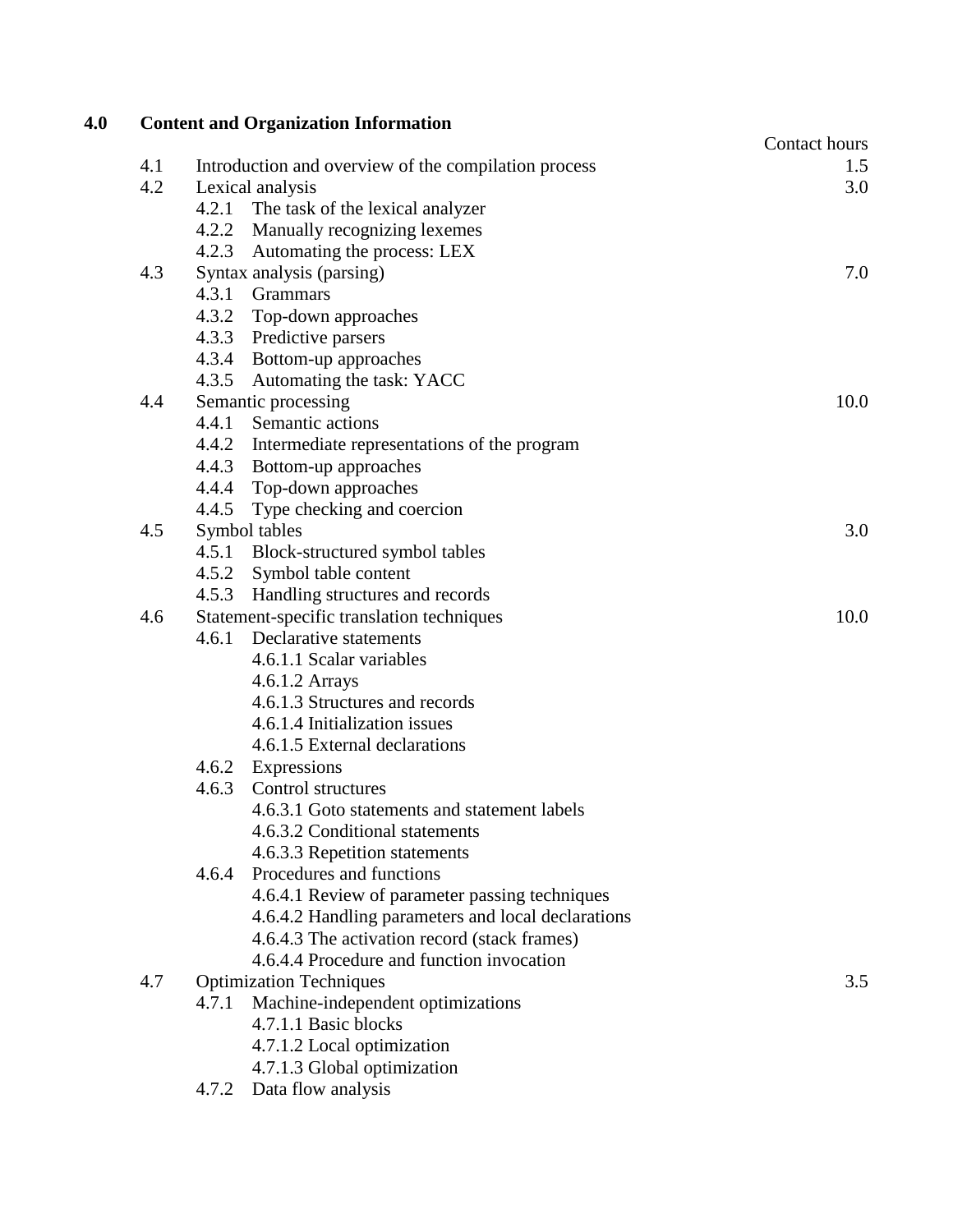- 4.7.3 Machine-dependent optimizations
	- 4.7.3.1 Register use optimization
	- 4.7.3.2 Instruction and addressing mode selection
	- 4.7.3.3 Peephole optimization

# 4.8 Code generation 2.0

- 4.8.1 Generation ignoring context
- 4.8.2 Context sensitive generation
- 4.8.3 Register use
- 4.8.4 Intrinsic functions
- 4.8.5 Examples
- 4.8.6 Object file formats

## 5.0 **Teaching Methodology**

- 5.1 Methods to be used The primary teaching methods will be lectures and demonstrations.
- 5.2 Student role in the course The student will attend lectures and demonstrations, participate in discussion on assigned readings, complete assigned projects, and complete required tests and examinations.

### 6.0 **Evaluation Information**

### 6.1 Types of student projects

Programming assignments, short tests, and major examinations will be used to evaluate student performance. Programming assignments are ideally designed to allow students to produce a functioning compiler for a small language defined by the instructor (e.g. a subset of Pascal or C) at the end of the semester. Each assignment targets a particular compiler component and/or a tool (e.g. a lexical analyzer is constructed using LEX, and a parser is constructed using YACC). Code is generated for a popular architecture, like a Java virtual machine or an Intel x-86 processor. Tests are used to evaluate student understanding of material which time constraints prohibit students from using in their programming assignments. Examinations cover all course material.

### 6.2 Basis for determining the final grade

| Component                              | Weight |
|----------------------------------------|--------|
| Programming assignments (the compiler) | 50%    |
| Short tests                            | 20%    |
| Mid-term examination                   | 15%    |
| Final examination                      | 15%    |

### 6.3 Grading type

Letter grades will be determined using the weighted average of the various items used to evaluate students. A typical grade mapping is illustrated below.

| Points        | Grade |
|---------------|-------|
| 97-100%       | A+    |
| $0-96%$<br>90 |       |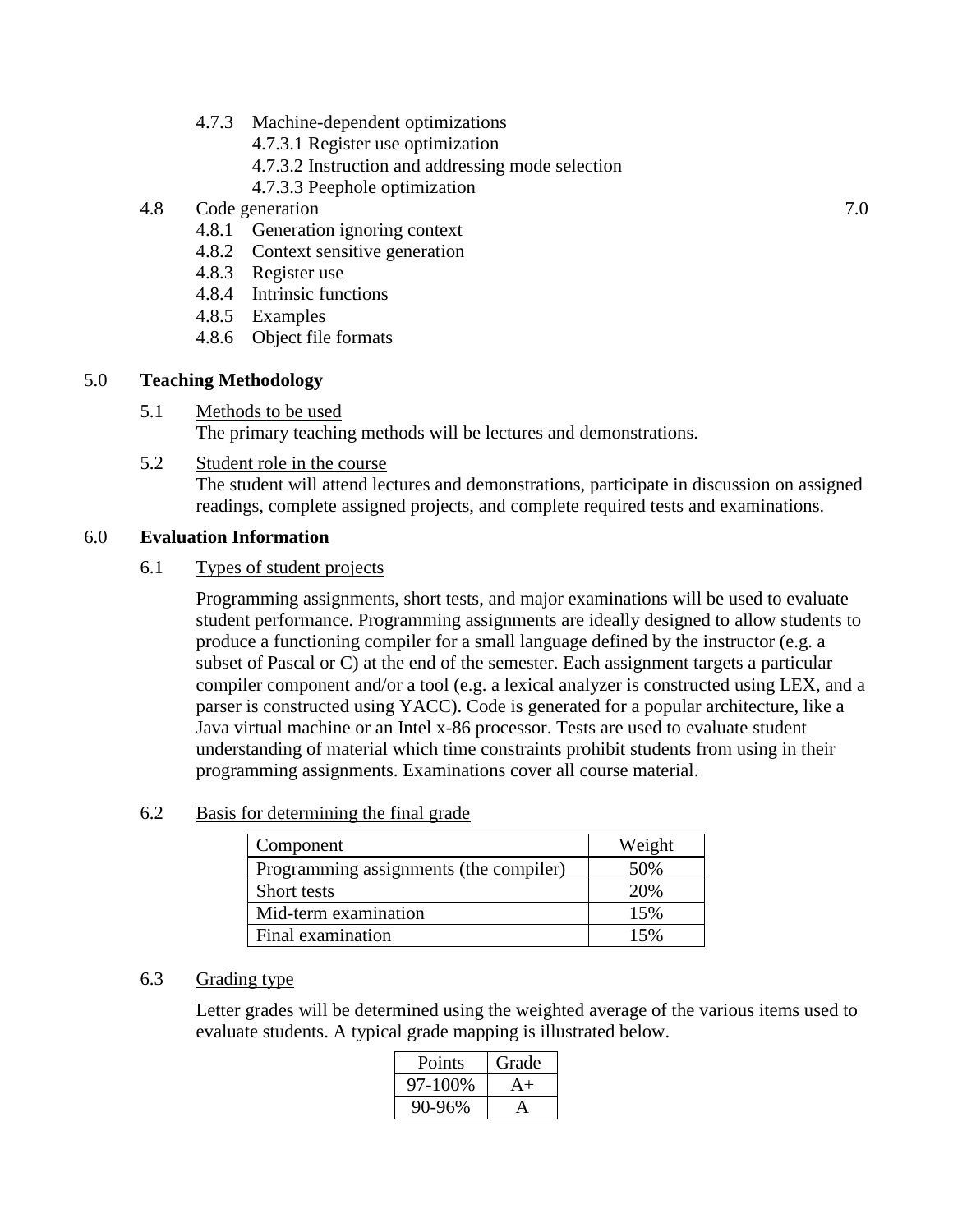| 87-89%  | $B+$      |
|---------|-----------|
| 80-86%  | B         |
| 77-79%  | $C_{\pm}$ |
| 70-76%  | C         |
| 67-69%  | $D+$      |
| 60-66%  | D         |
| $0-59%$ | F         |
|         |           |

## 7.0 **Resource Material**

- 7.1 Textbooks and/or other required readings used in course.
	- 7.1.1 Aho, Lam, Sethi, Ullman, *Compilers: Principles, Techniques and Tools* (2nd edition), Addison Wesley (2006)
	- 7.1.2 Notes on the use of LEX and YACC (frequently included in a textbook)
- 7.2 Other suggested reading material None
- 7.3 Other sources of information None
- 7.4 Current bibliography of resources for student's information
	- 7.4.1 Aho and Ullman, *Principles of Compiler Design*, Addison Wesley (1979)
	- 7.4.2 Appel, *Modern Compiler Implementation in Java* (2nd edition), Cambridge University Press (2002)
	- 7.4.3 Fischer and LeBlanc, *Crafting a Compiler with C*, Benjamin/Cummings (1991)
	- 7.4.4 Fraser and Hanson, *A Retargettable C Compiler: Design and Implementation*, Addison Wesley (1995)
	- 7.4.5 Gries, *Compiler Construction for Digital Computers*, John Wiley (1971)
	- 7.4.6 Holub, *Compiler Design in C*, Prentice-Hall (1990)
	- 7.4.7 Kaplan, *Constructing Language Processors for Little Languages*, John Wiley (1994)
	- 7.4.8 Levine, *Linkers & Loaders*, Morgan Kaufmann (2000)
	- 7.4.9 Mak, *Writing Compilers and Interpreters: An Applied Approach Using C++* (2nd edition), John Wiley (1996)
	- 7.4.10 McKeeman, Horning and Wortman, *A Compiler Generator*, Prentice Hall (1970)
	- 7.4.11 Metsker, *Building Parsers with Java*, Addison Wesley (2001)
	- 7.4.12 Muchnick, *Advanced Compiler Design and Implementation*, Morgan Kaufmann (1997)
	- 7.4.13 Parsons, *Introduction to Compiler Construction*, Computer Science Press (1992)
	- 7.4.14 Welsh and Hay, *A Model Implementation of Standard Pascal*, Prentice Hall (1986)
	- 7.4.15 Wirth, *Compiler Construction*, Addison Wesley Longman (1996)

## 8.0 **Other Information**

- 8.1 Accommodations statement:
- 8.2 Other:
- 8.3 Author(s): Bill Mahoney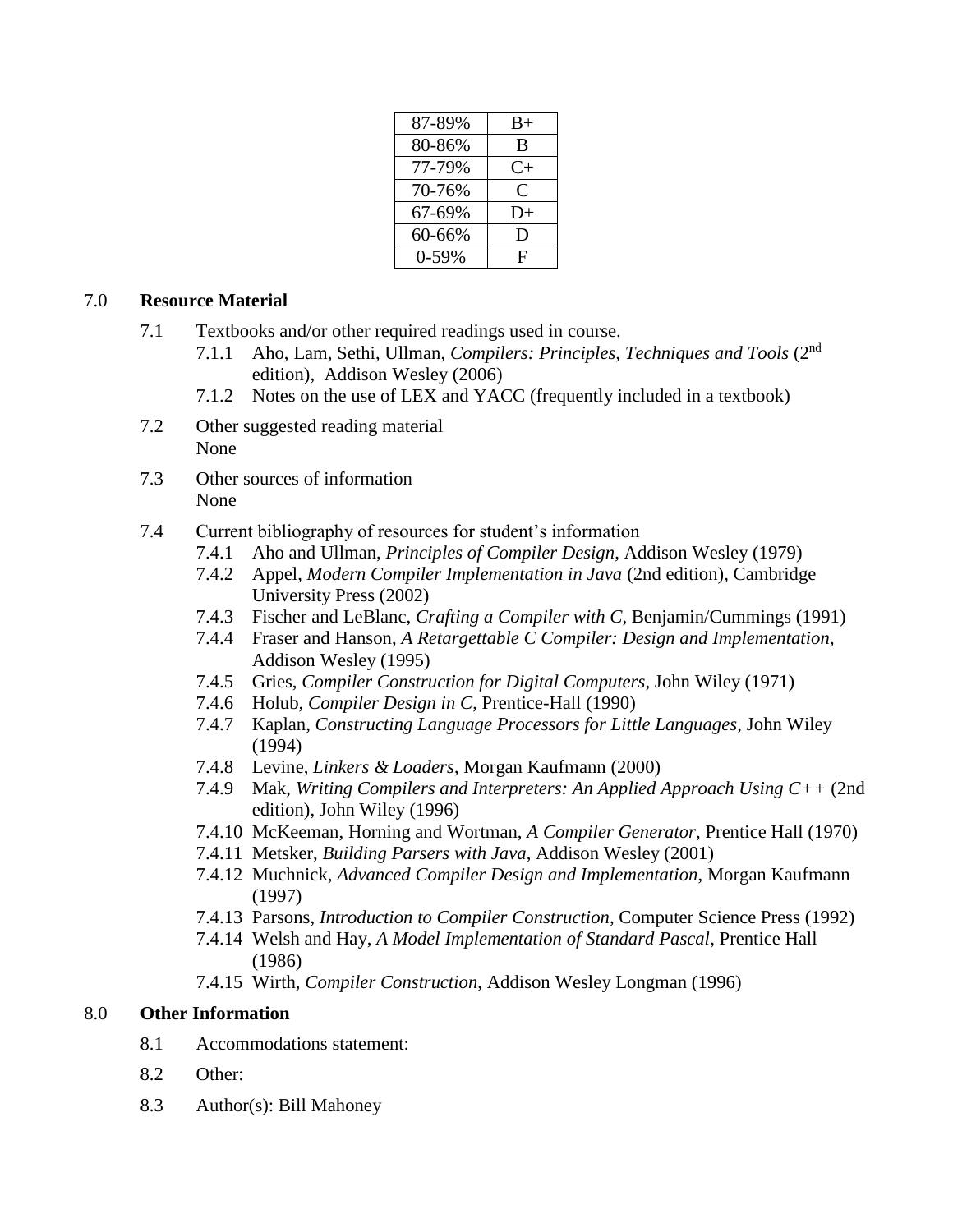#### 9.0 **Computer Science Accreditation Board (CSAB) Category Content (class time in hours)**

| <b>CSAB Category</b>                   | Core | Advanced |
|----------------------------------------|------|----------|
| Data structures                        |      |          |
| Computer organization and architecture |      |          |
| Algorithms and software design         |      | フマ       |
| Concepts of programming languages      |      |          |

### 10.0 **Oral and Written Communications**

Every student is required to submit at least  $\_\_0$  written reports (not including exams, tests, quizzes, or commented programs) to typically \_\_\_\_\_ pages and to make \_\_\_\_\_ oral presentations of typically \_\_\_\_\_ minutes duration. Include only material that is graded for grammar, spelling, style, and so forth, as well as for technical content, completeness, and accuracy.

#### 11.0 **Social and Ethical Issues**

No coverage.

#### 12.0 **Theoretical content**

|                         | Contact hours  |
|-------------------------|----------------|
| 12.1 Lexical analysis   |                |
| <b>Grammars</b>         | 2              |
| Parsing                 | $\overline{4}$ |
| 12.4 Data flow analysis |                |
| Semantics               | 6              |
|                         |                |

#### 13.0 **Problem analysis**

The core problems in programming language translation and fundamental approaches to these problems are presented. Students should be able to examine the description of a language feature and propose various alternatives for their translation.

#### 14.0 **Solution design**

Once the approach to a language translation problem has been decided, students should be able to use the tools and techniques studied in this course to produce simple translators.